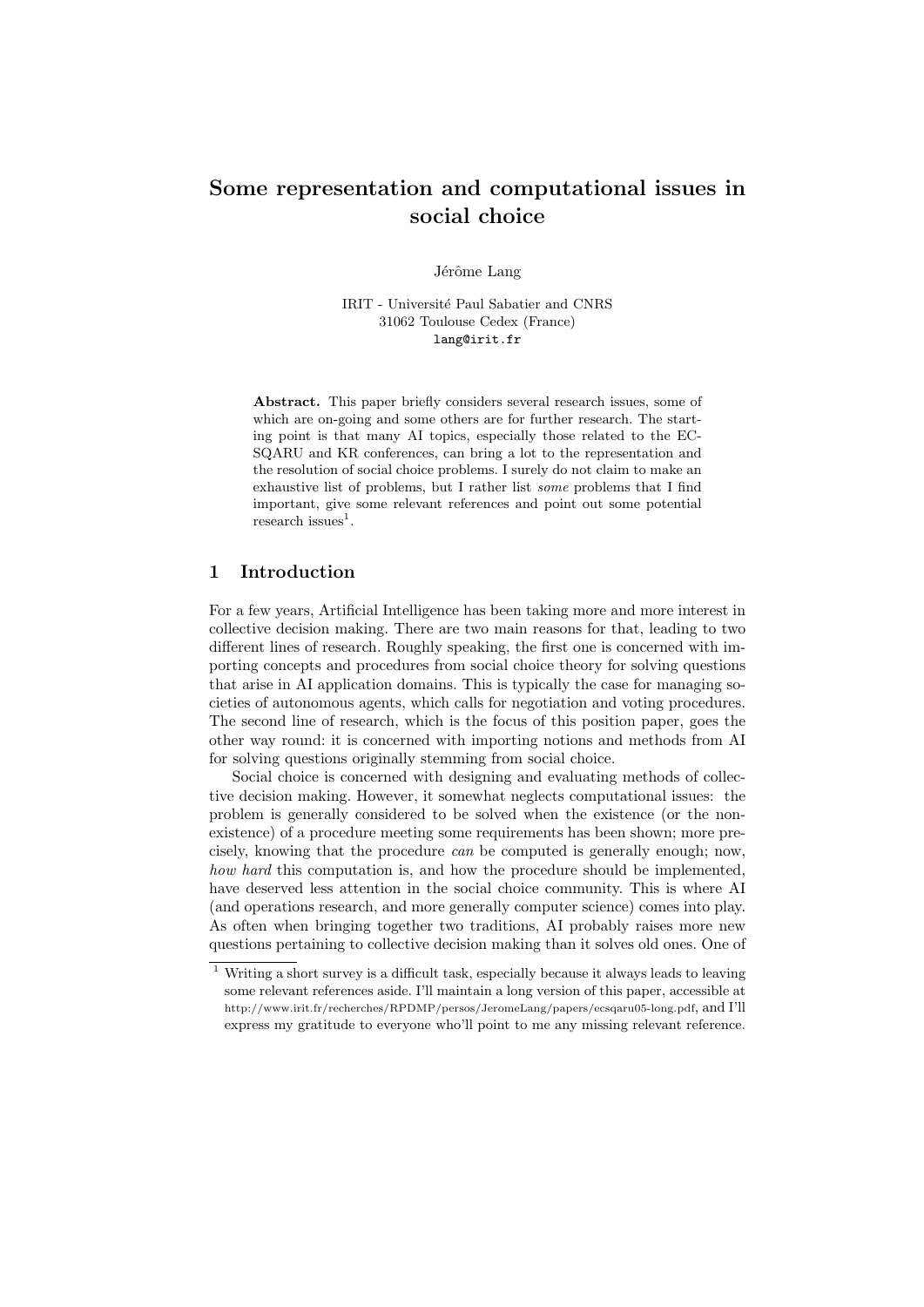the most relevant of these issues consists in considering group decision making problems when the set of alternative is finite and has a combinatorial structure.

This paper gives a brief overview of some research issues along this line. Section 2 starts with the crucial problem of eliciting and representing the individual's preferences on the possible alternatives. Section 3 focuses on preference aggregation, Section 4 on vote, and Section 5 on fair division. Section 6 evokes other directions deliberately ignored in this short paper.

#### 2 Elicitation and compact representation of preference

Throughout the paper,  $N = \{1, \ldots, n\}$  is the (finite) set of *agents* involved in the collective choice and  $X$  is the finite set of *alternatives* on which the decision process bears.

Any individual or collective decision making problem needs some description (at least partial) of the preferences of each of the agents involved over the possible alternatives. A numerical preference structure is a utility function  $u : X \to \mathbb{R}$ . An *ordinal* preference structure is a preorder  $P$  on  $X$ , called preference relation.  $R(x, y)$  is denoted alternatively by  $x \succeq y$ .  $\succeq$  denotes strict preference  $(x \succ y)$  if and only if  $x \succeq y$  and not  $y \succeq x$ ) and ∼ denotes indifference  $(x \sim y)$  if and only if  $x \succeq y$  and  $y \succeq x$ ). An intermediate model between pure ordinality and pure numerical models is that of *qualitative preferences*, consisting of (qualitative) utility functions  $u : X \to L$ , where L is a totally ordered (yet not numerical) scale. Unlike ordinal preferences, qualitative preferences allow commensurability between uncertainty and preference scales as well as interagent comparison of preferences (see [22] for discussions on ordinality in decision making.)

The choice of a model, i.e. a mathematical structure, for preference, does not tell how agents' preferences are obtained from them, stored, and handled by algorithms. Preference representation consists in choosing a language for encoding preferences so as to spare computational resources. The choice of a language is guided by two tasks: upstream, preference elicitation consists in interacting with the agent so as to obtain her preferences over  $X$ , while *optimization* consists in finding nondominated alternatives from a compactly represented input.

As long as the set of alternatives has a small size, the latter problems are computationally easy. Unfortunately, in many concrete problems the set of alternatives has a combinatorial structure. A combinatorial domain is a Cartesian product of finite value domains for each one of a set of variables: an alternative in such a domain is a tuple of values. Clearly, the size of such domains grows exponentially with the set of variables and becomes quickly very large, which makes explicit representations and straightforward elicitation and optimization no longer reasonable. Logical or graphical compact representation languages allow for representing in as little space as possible a preference structure whose size would be prohibitive if it were represented explicitly. The literature on preference elicitation and representation for combinatorial domains has been growing fastly for a few years, and due to the lack of space I omit giving references here.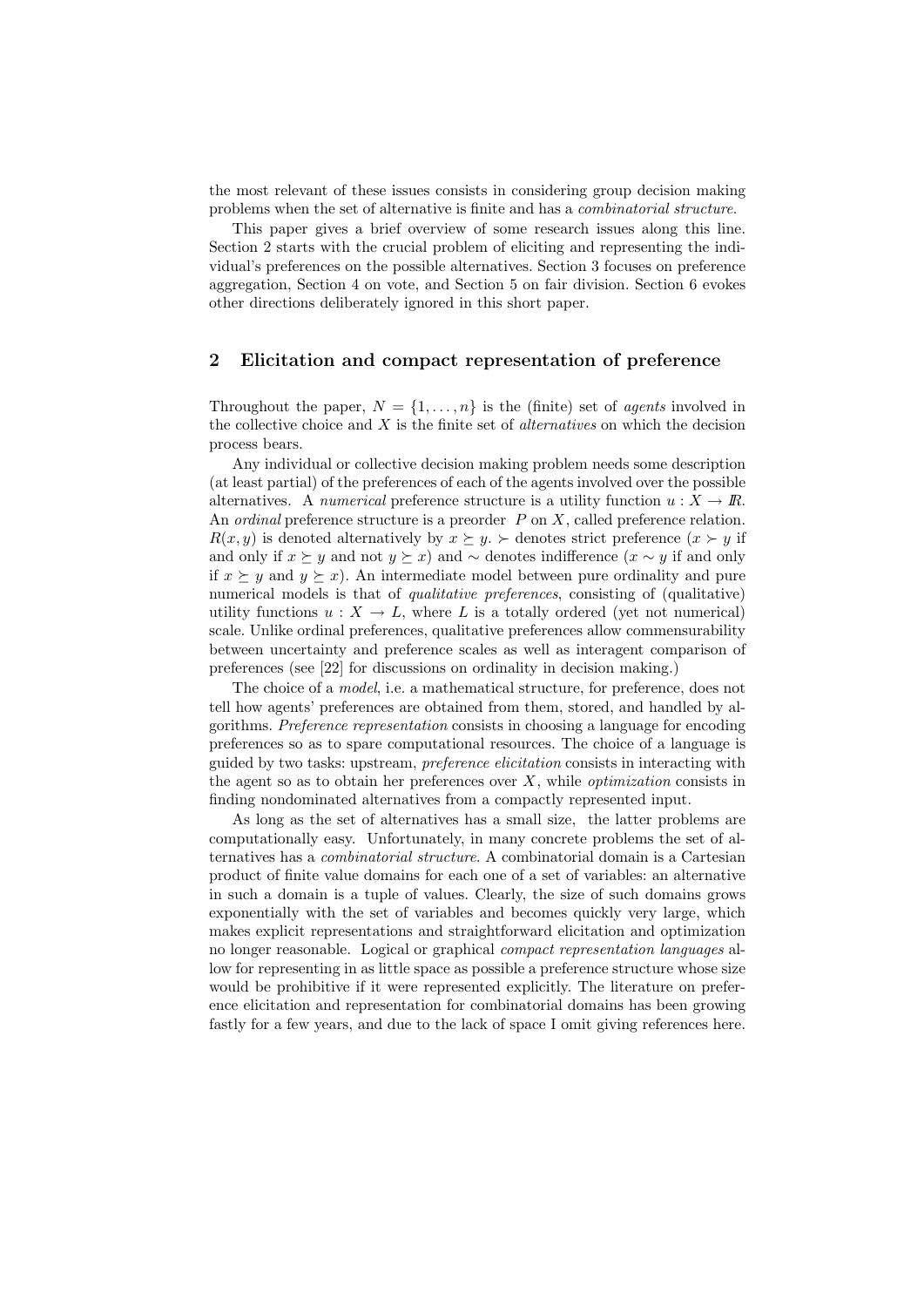The criteria one can use for choosing a compact preference language include, at least, the following ones:

- $\sim$  cognitive relevance: a language should be as close as possible to the way human agents "know" their preferences and express them in natural language;
- elicitation-friendliness: it should be easy to design algorithms to elicit preference from an agent so as to get an output expressed in a given language;
- expressivity: find out the set of preference relations or utility functions that can be expressible in a given language;
- complexity: given an input consisting of a compactly represented preference structure in a given language, determine the computational complexity of finding a non-dominated alternative, checking whether an alternative is preferred to another one, whether an alternative is non-dominated etc.;
- comparative succinctness: given two languages  $L$  and  $L'$ , determine whether every preference structure that can be expressed in  $L$  can also be expressed in  $L'$  without a significant (suprapolynomial) increase of size, in which case  $L'$  is said to be at least as succinct as  $L$ .

Cognitive relevance is somewhat hard to assess, due to its non-technical nature, and has been rarely studied. Complexity has been studied in [35] for logic-based languages. Expressivity and comparative succinctness have been systematically investigated in [19] for ordinal preference representation.

Although these languages have been designed for single agents, they can be extended to multiple agents without much difficulty; [34] and [44] are two examples of such extensions.

### 3 Preference aggregation

Preference aggregation, even on simple domains, raises challenging computational issues that have been recently investigated by AI researchers. Aggregating preferences consist in mapping a collection  $\langle P_1, \ldots, P_n \rangle$  of preference relations (or *profiles*) into a collective preference relation  $P^*$  (which implies circumvening Arrow's impossibility theorem [2] by relaxing one of its applicability conditions.)

Now, even on simple domains, some aggregation functions raise computational difficulties. This is notably the case for Kemeny's aggregation rule, consisting in aggregating the profiles into a profile (called Kemeny consensus) being closest to the  $n$  profiles, with respect to a distance which, roughly speaking, is the sum, for all agents, of the numbers of pairs of alternatives on which the aggregated profile disagrees with the agent's profile. Computing a Kemeny consensus is NP-hard; [21] addresses its practical computation.

When the set of alternatives has a combinatorial structure, things get much worse. Moreover, since in that case preferences are often described in a compact representation language, aggregation should ideally operate directly on this language, without generating the individual nor the aggregated preferences explicitly. A common way of aggregating compactly represented preferences is (logical) merging. The common point of logic-based merging approaches is that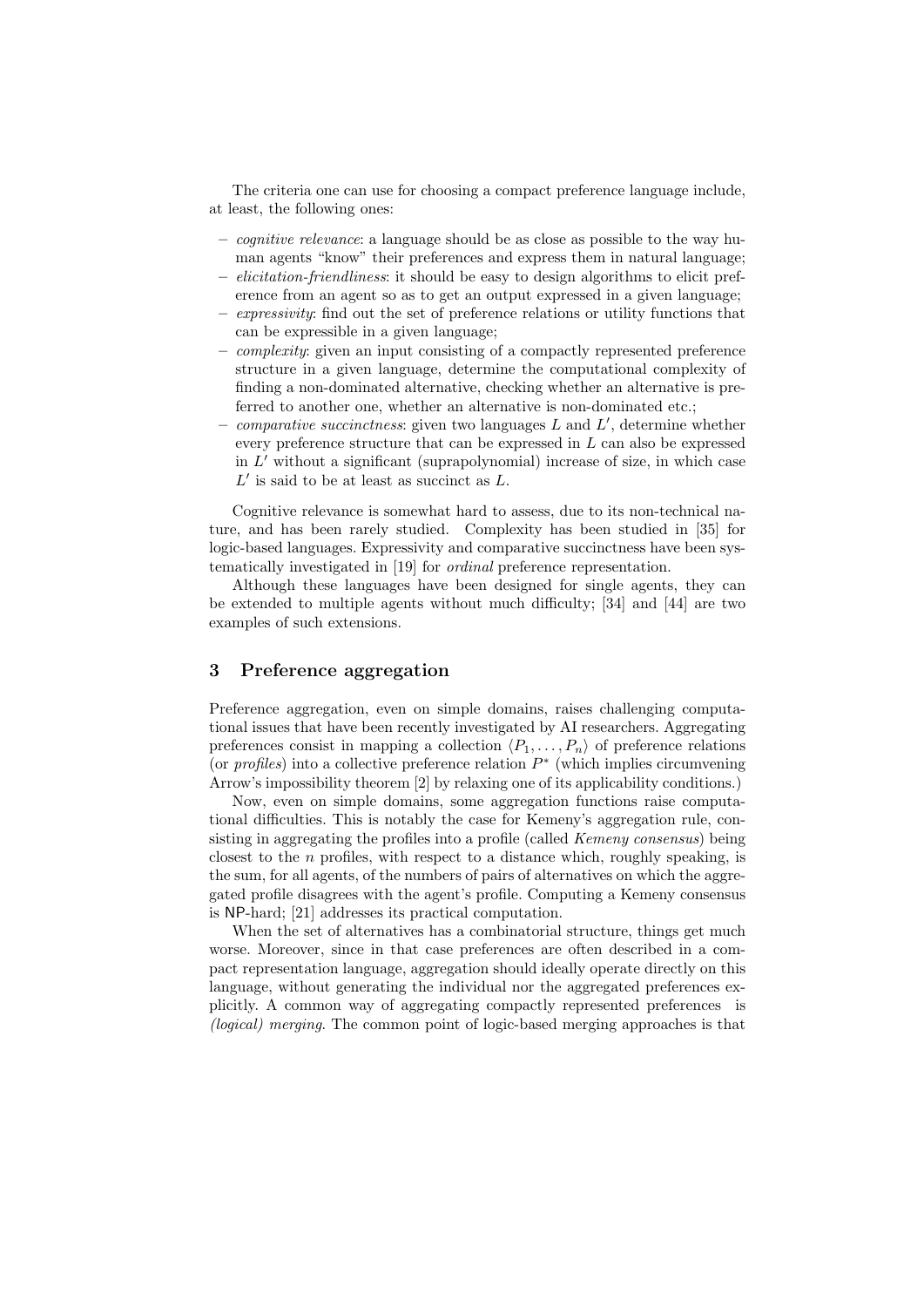the set of alternatives corresponds to a set of propositional worlds; the logicbased representation of agent's preferences (or beliefs) then induces a cardinal function (using ranks or distances) on worlds and aggregates these cardinal preferences. These functions are not necessarily on a numerical scale but the scale has to be common to all agents. We do not have the space to give all relevant references to logic-based merging here, but we give a few of them, which explicitly mention some social choice theoretic issues: [33, 40, 13, 39]. See also [34, 6] for preference aggregation from logically expressed preferences. .

## 4 Vote

Voting is one of the most popular ways of reaching common decisions. Researchers in social choice theory have studied extensively the properties of various families of voting rules, but, again, have neglected computational issues. A voting rule maps each collection of individual preference profiles, generally consisting of linear orders over the set of candidates, to a nonempty subset of the set of candidates; if the latter subset is always a singleton then the voting rule is said to be *deterministic*<sup>2</sup>.

For a panorama of voting rules see for instance [10]. We just give here a few of them. A positional scoring rule is defined from a scoring vector, i.e. a vector  $s = (s_1, \ldots, s_m)$  of integers such that  $s_1 \geq s_2 \geq \ldots \geq s_m$  and  $s_1 > s_m$ . Let rank<sub>i</sub>(x) be the rank of x in  $\succ_i$  (1 if it is the favorite candidate for voter i, 2 if it is the second favorite etc.), then the score of x is  $S(x) = \sum_{i=1}^{N} s_{rank_i(x)}$ . Two well-known examples of positional scoring procedures are the Borda rule, defined by  $s_k = m - k$  for all  $k = 1, ..., m$ , and the *plurality rule*, defined by  $s_1 = 1$ , and  $s_k = 0$  for all  $k > 1$ . Moreover, a *Condorcet winner* is a candidate preferred to any other candidate by a strict majority of voters. (it is well-known that there are some profiles for which no Condorcet winner exists.) Obviously, when there exists a Condorcet winner then it is unique. A Condorcet-consistent rule is a voting rule electing the Condorcet winner whenever there is one.

The first question that comes to mind is whether determining the outcome of an election, for a given voting procedure, is computationally challenging (which is all the more relevant as electronic voting becomes more and more popular.)

#### 4.1 Computing the outcome of voting rules: small domains

Most voting rules among those that are practically used are computable in linear or quadratic time in the number of candidates (and almost always linear in the number of voters); thererefore, when the number of candidates is small (which is typically the case for political elections where a single person has to be elected), computing the outcome of a voting rule does not need any sophisticated algorithm. However, a few voting rules are computationally complex. Here are three

<sup>2</sup> The literature of social choice theory rather makes use of the terminology "voting correspondances" and "deterministic voting rules" but for the sake of simplicity we will make use of the terminology "voting rules" in a uniform way.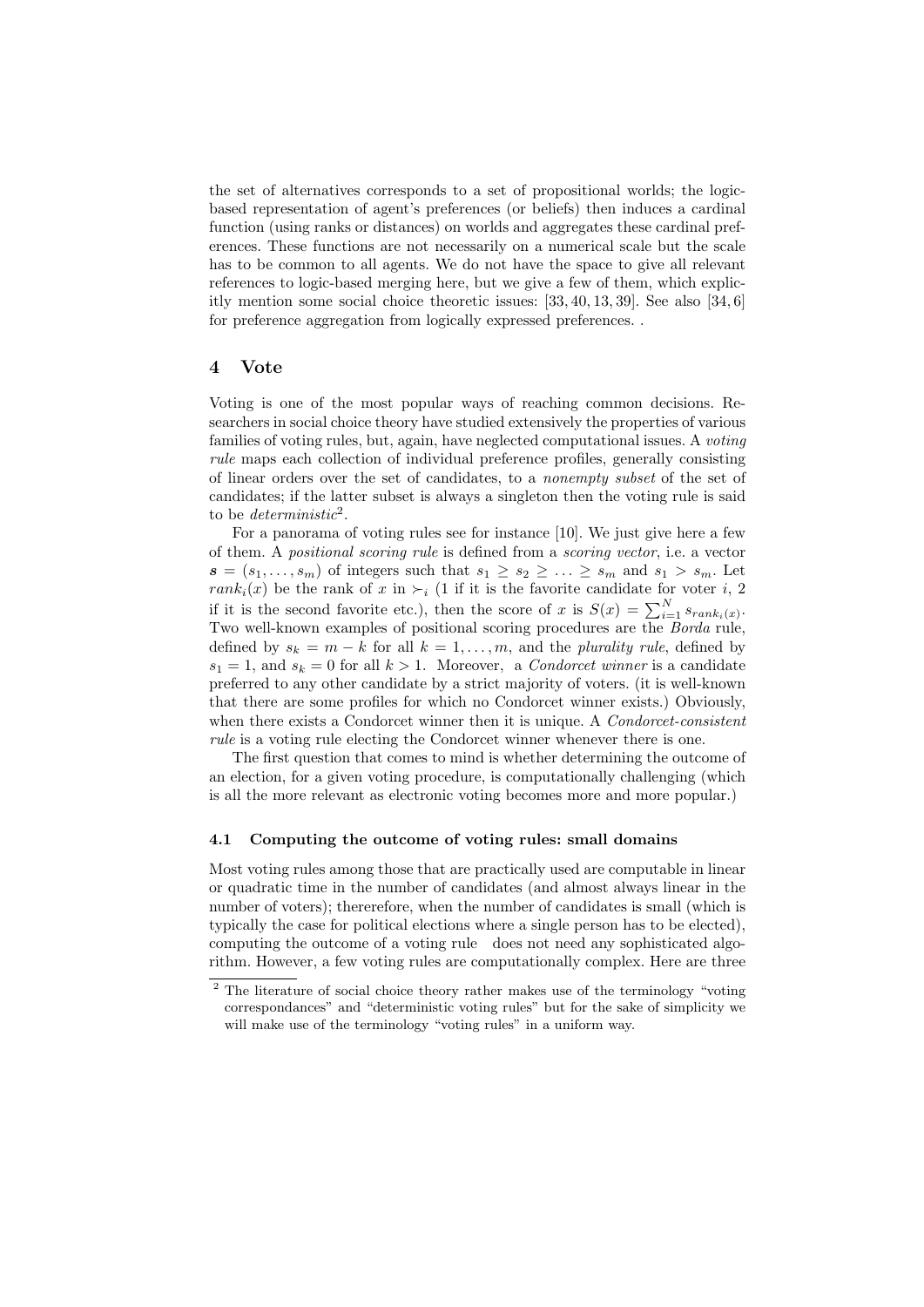of them: Dodgson's rule and Young's rule both consist in electing candidates that are closest to being a Condorcet winner: each candidate is given a score that is the smallest number of exchanges of elementary changes in the voters' preference orders needed to make the candidate a Condorcet winner. Whatever candidate (or candidates, in the case of a tie) has the lowest score is the winner. For Dodgson's rule, an elementary change is an exchange of adjacent candidates in a voter's preference profile, while for Young's rule it is the removal of a voter. Lastly, Kemeny's voting rule elects a candidate if and only if it is the preferred candidate in some Kemeny consensus (see Section 3). Deciding whether a given candidate is a winner for any of the latter three voting rules is a  $\Delta_2^{\mathsf{P}}(O(\log n))$ -complete (for Dodgson's, NP-hardness was shown in [5] and  $\Delta_2^{\mathsf{P}}(O(\log n))$ -completeness in [30];  $\Delta_2^{\mathsf{P}}(O(\log n))$ -completeness was shown in [45] for Young's and in [31] for Kemeny's.

#### 4.2 Computing the outcome of voting rules: combinatorial domains

Now, when the set of candidates has a combinatorial structure, even simple procedures such as plurality and Borda become hard. Consider an example where agents have to agree on a common menu to be composed of a first course dish, a main course dish, a dessert and a wine, with a choice of 6 items for each. This makes  $6<sup>4</sup>$  candidates. This would not be a problem if the four items to be chosen were independent from the other ones: in this case, this vote problem over a set of  $6<sup>4</sup>$  candidates would come down to four independent problems over sets of 6 candidates each, and any standard voting rule could be applied without difficulty. But things get complicated if voters express dependencies between variables, such as "I prefer white wine if one of the courses is fish and none is meat, red wine if one of the courses is meat and none is fish, and in the remaining cases I would like equally red or white wine", etc.

Obviously, the prohibitive number of candidates makes it hard, or even practically impossible, to apply voting rules in a straightforward way. The computational complexity of some voting procedures when applied to compactly represented preferences on a combinatorial set of candidates has been investigated in [35]; however this paper does not address the question of how the outcome can be computed in a reasonable amount of time.

When the domain is large enough, computing the outcome by first generating the whole preference relations on the combinatorial domain from their compact representation is unfeasible. A first way of coping with the problem consists in contenting oneself with an approximation of the outcome of the election, using incomplete and/or randomized algorithms making a possible use of heuristics. This is an open research issue.

A second way consists in decomposing the vote into local votes on individual variables (or small sets of variables), and gathering the results. However, as soon as variables are not preferentially independent, it is generally a bad idea: "multiple election paradoxes" [11] show that such a decomposition leads to suboptimal choices, and give real-life examples of such paradoxes, including simultaneous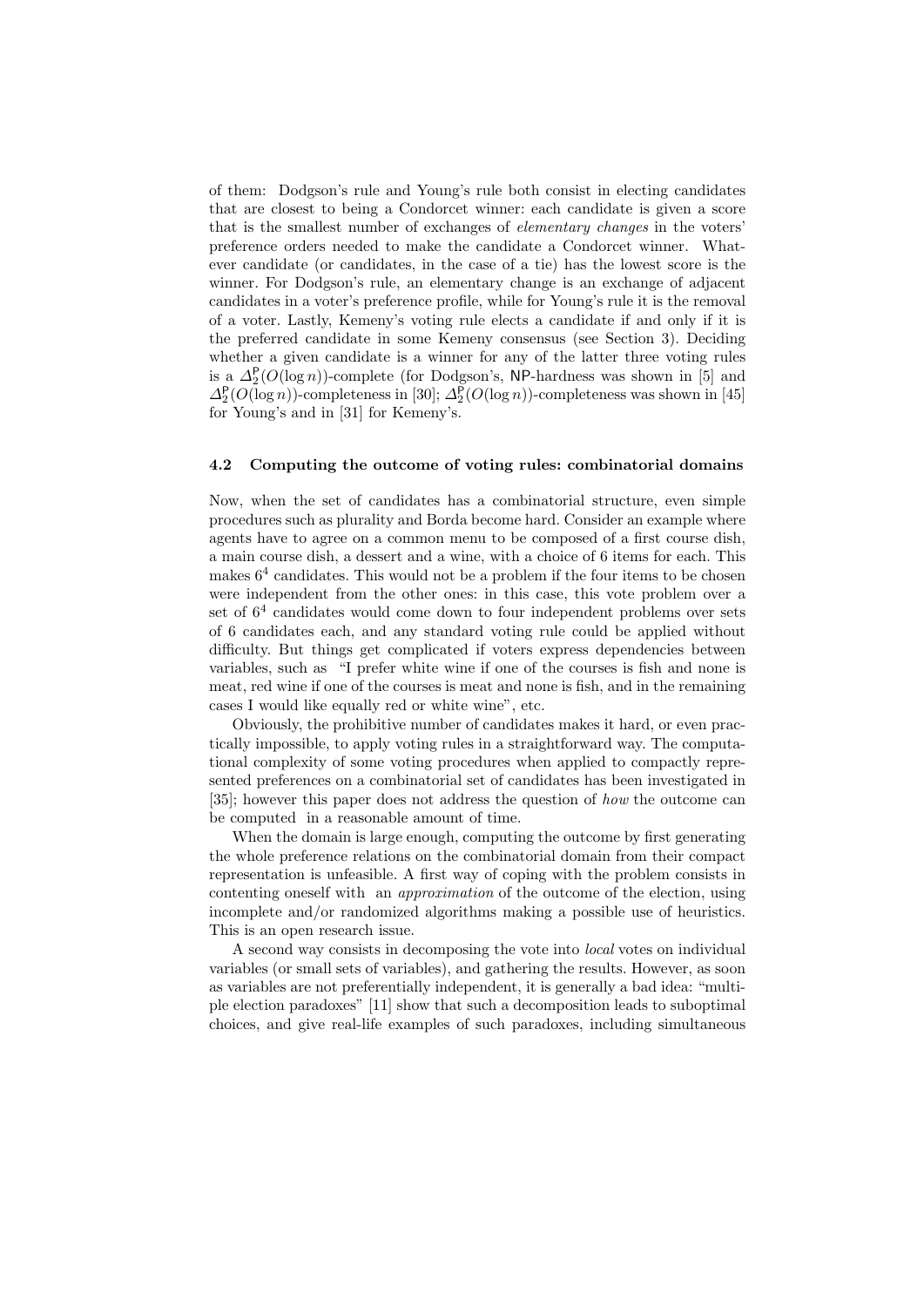referenda on related issues. We give here a very simple example of such a paradox. Suppose 100 voters have to decide whether to build a swimming pool or not (S), and whether to build a tennis court or not (T). 49 voters would prefer a swimming pool and no tennis court  $(S\bar{T})$ , 49 voters prefer a tennis court and no swimming pool  $(ST)$  and 2 voters prefer to have both  $(ST)$ . Voting separately on each of the issues gives the outcome  $ST$ , although it received only 2 votes out of 100 – and it might even be the most disliked outcome by 98 of the voters (for instance because building both raises local taxes too much). Now, the latter example did not work because there is a preferential dependence between S and T. A simple idea then consists in exploiting preferential independencies between variables; this is all the more relevant as graphical languages, evoked in Section 2, are based on such structural properties. The question now is to what extent we may use these preferential independencies to *decompose* the computation of the outcome into smaller problems. However, again this does not work so easily: several well-known voting rules (such as plurality or Borda) cannot be decomposed, even when the preferential structure is common to all voters. Most of them fail to be decomposable even when all variables are mutually independent for all voters. We give below an example of this phenomenon.

Consider 7 voters, a domain with two variables  $x$  and  $y$ , whose domains are respectively  $\{x,\bar{x}\}\$  and  $\{y,\bar{y}\}\$ , and the following preference relations, where each agent expresses his preference relation by a CP-net [7] corresponding to the following fixed preferential structure: preference on x is unconditional and preference on y may depend on the value given to x.

| 3 voters                   | 2 voters                       | 2 voters                       |
|----------------------------|--------------------------------|--------------------------------|
| $\bar{x} \succ x$          | $x \succ \bar{x}$              | $x \succ \bar{x}$              |
| $x:\bar{y}\succ y$         | $x:y\succ \bar{y}$             | $x : \bar{y} \succ y$          |
| $\bar{x}: y \succ \bar{y}$ | $   \bar{x} : \bar{y} \succ y$ | $   \bar{x} : y \succ \bar{y}$ |

For instance, the first CP-net says that the voters prefer  $\bar{x}$  to x unconditionally, prefer  $\bar{y}$  to y when  $\mathbf{x} = x$  and y to  $\bar{y}$  when  $\mathbf{x} = \bar{x}$ . This corresponds to the following preference relations:

|                  | 3 voters 2 voters 2 voters |                  |
|------------------|----------------------------|------------------|
| $\bar{x}y$       | xy                         | $x\bar{y}$       |
| $\bar{x}\bar{y}$ | $x\bar{y}$                 | xy               |
| $x\bar{y}$       | $\bar{x}\bar{y}$           | $\bar{xy}$       |
| xy               | $\bar{x}y$                 | $\bar{x}\bar{y}$ |

The winner for the plurality rule is  $\bar{x}y$ . Now, the sequential approach gives the following outcome: first, because 4 agents out of 7 unconditionally prefer  $x$ over  $\bar{x}$ , applying plurality (as well as any other voting rule, since all reasonable voting rules coincide with the majority rule when there are only 2 candidates) locally on **x** leads to choose  $\mathbf{x} = x$ . Now, given  $\mathbf{x} = true$ , 5 agents out of 7 prefer  $\bar{y}$  to y, which leads to choose  $y = \bar{y}$ . Thus, the sequential plurality winner is  $(x, \bar{y})$  – whereas the direct plurality winner is  $(\bar{x}, y)$ .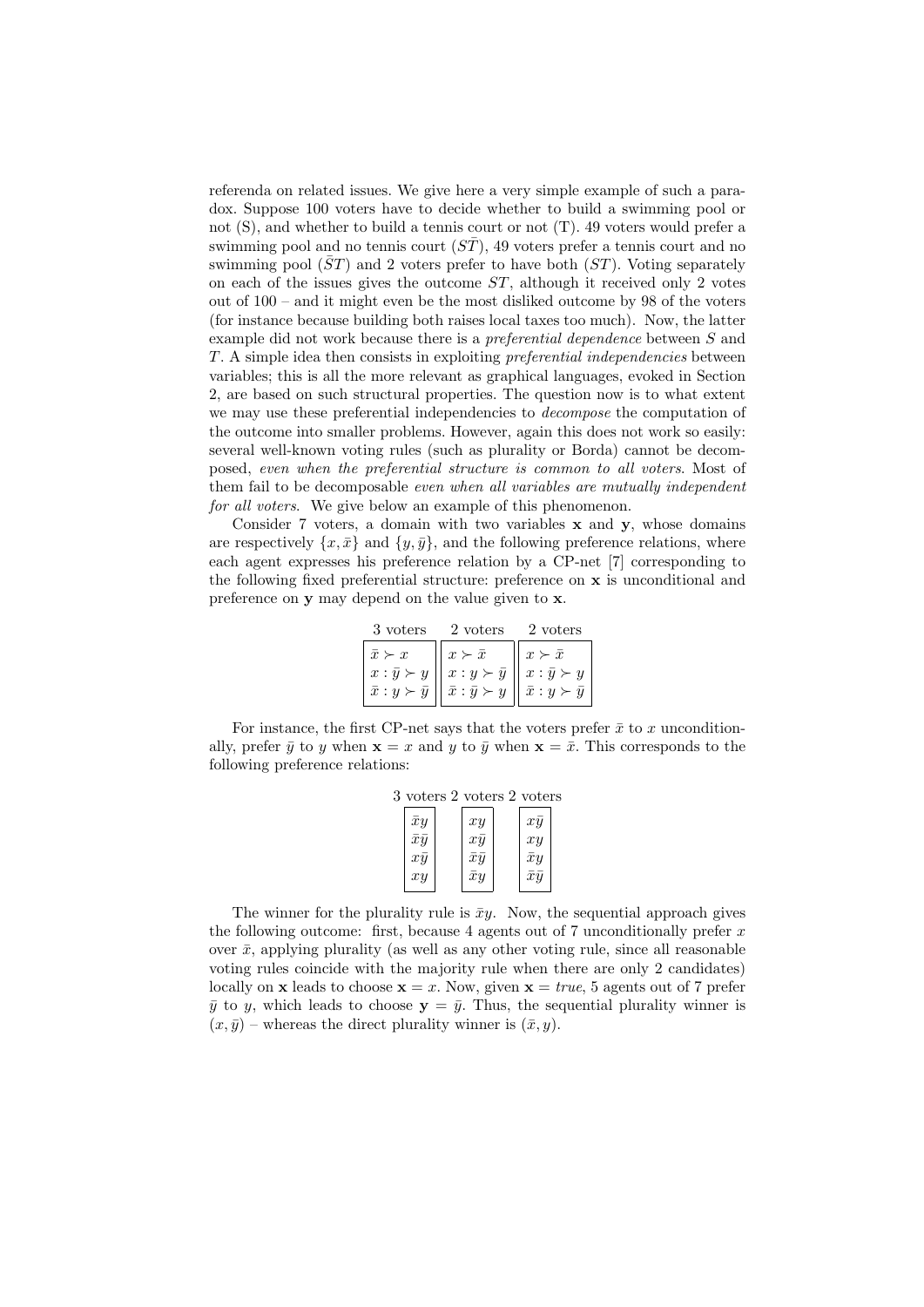Such counterexamples can be found for many other voting rules. This raises the question of finding voting rules which can be decomposed into local rules (possibly under some domain restrictions), following the preferential independence structure of the voters' profiles – which is an open issue.

#### 4.3 Manipulation

Manipulating a voting rule consists, for a given voter or coalition of voters, in expressing an insincere preference profile so as to give more chance to a preferred candidate to be elected. Gibbard and Satterthwaite's theorem [29, 47] states that if the number of candidates is at least 3, then any nondictatorial voting procedure is manipulable for some profiles.

Consider again the example above with the  $7 \text{ voters}^3$ , and the plurality rule, whose outcome is  $\bar{x}y$ . The two voters whose true preference is  $xy \succ x\bar{y} \succ \bar{x}\bar{y} \succ \bar{x}y$ have an interest to report an insincere preference profile with  $x\bar{y}$  on top, that is, to vote for  $x\bar{y}$  – in that case, the winner is  $x\bar{y}$ , which these two voters prefer to the winner if they express their true preferences, namely  $\bar{x}y$ .

Since it is theoretically not possible to make manipulation impossible, one can try to make it less efficient or more difficult. Making manipulation less efficient can consist in making as little as possible of the others' votes known to the would-be manipulating voter – which may be difficult in some contexts. Making it more difficult to compute is a way followed recently by [4, 3, 15, 14, 17]. The line of argumentation is that if finding a successful manipulation is extremely hard computationally, then the voters will give up trying to manipulate and express sincere preferences. Note that, for once, the higher the complexity, the better. Randomization can play a role not only in making manipulation less efficient but also more complex to compute [17].

In a logical merging context (see Section 3), [27] investigate the manipulation of merging processes in propositional logic. The notion of a manipulation is however more complex to define (and several competing notions are discussed indeed), since the outcome of the process is a full preference relation.

#### 4.4 Incomplete knowledge and communication complexity

Given some incomplete description of the voters' preferences, is the outcome of the vote determined? If not, whose preferences are to be elicited and what is relevant so as to compute the outcome? Assume, for example, that we have 4 candidates A, B, C, D and 9 voters, 4 of which vote  $C \succ D \succ A \succ B$ , 2 of which vote  $A \succ B \succ D \succ C$  and 2 of which vote  $B \succ A \succ C \succ D$ , the last vote being still unknown. If the plurality rule is chosen then the outcome is already known (the winner is  $C$ ) and there is no need to elicit the last voter's profile. If the Borda rule is used then the partial scores are  $A: 14, B: 10, C: 14, D: 10$ , therefore the outcome is not determined; however, we do not need to know the totality of the last vote, but we only need to know whether the last voter prefers

<sup>&</sup>lt;sup>3</sup> I thank Patrice Perny, from whom I borrowed this example.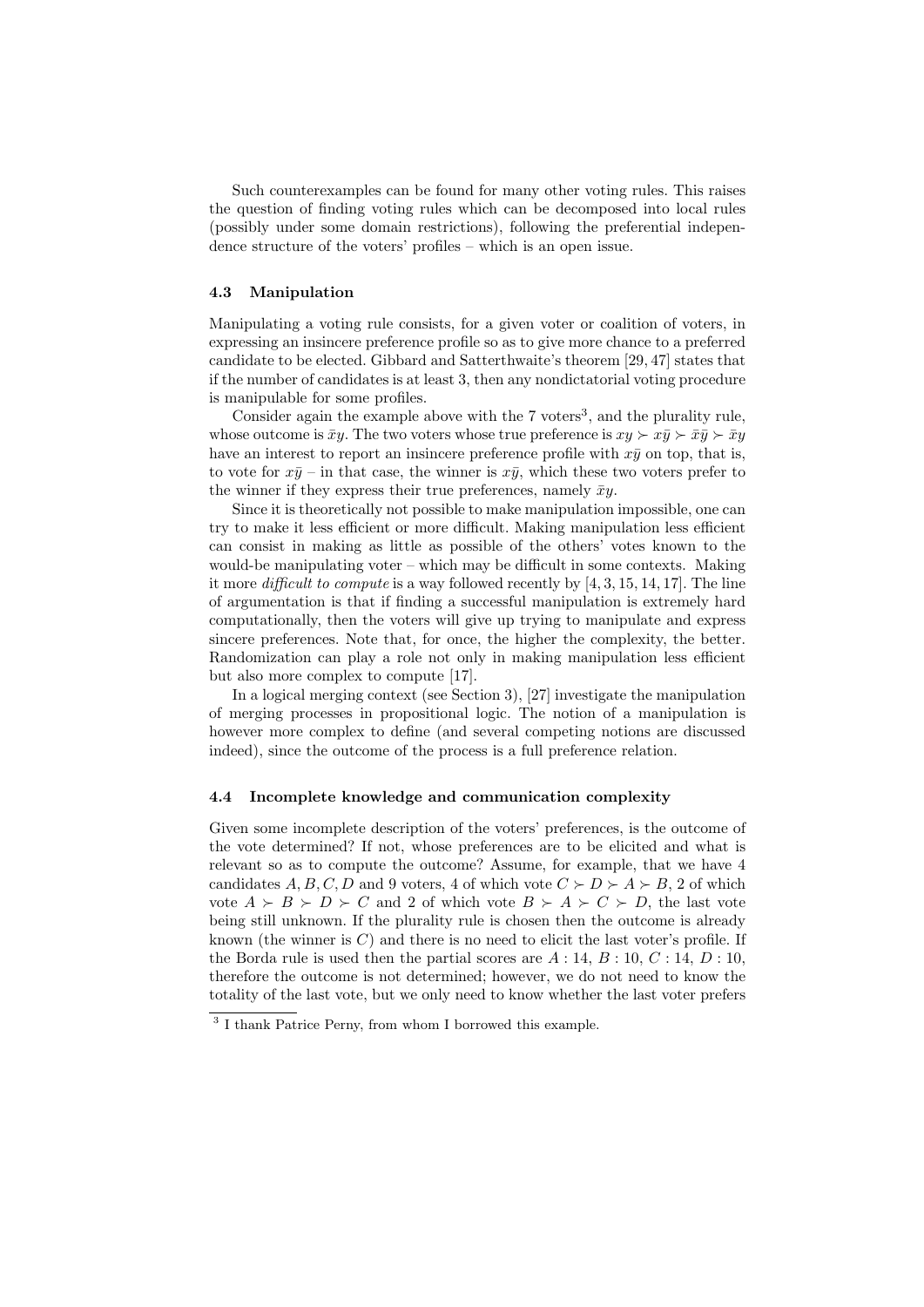A to C or C to A. This vote elicitation problem is investigated from the point of view of computational complexity in [16].

More generally, communication complexity is concerned with the amount of information to be communicated so that the outcome of the vote procedure is determined: since the outcome of a voting rule is sometimes determined even if not all votes are known, this raises the question in designing protocols for gathering the information needed so as to communicate as little info as possible [18]. For example, plurality needs only to know top ranked candidates, while plurality with run-off needs the top-ranked candidates and then, after communicating the names of two finalists to the voters, which one they prefer between these two.

## 5 Fair division

Resource allocation of indivisible goods aims at assigning, to each of a set of agents N, some items from a finite set R to each of a set of agents  $N$ , given their preferences over all possible combination of objects. For the sake of simplicity, we assume here that each resource must be given to one and only one agent<sup>4</sup>.

In *centralized* allocation problems, the assignment is determined by a central authority to which the agents have given their preferences beforehand. As it stands, a centralized fair division problem is clearly a group decision making problem on a combinatorial domain, since the number of allocations grows exponentially with the number of resources. Since the description of a fair division problem needs the specification of the agents' preferences over the set of all possible combinations of objects, elicitation and compact representation issues are highly relevant here as well. Now, is a fair division problem a vote problem, where candidates are possible allocations? Not quite, because a usual assumption is made, stating that the primary preferences expressed by agents depends only of their share, that is, agent  $i$  is indifferent between two allocations as soon as they give her the same share. Furthermore, as seen below, some specific notions for fair division problems, such as envy-freeness, have no counterpart in terms of voting.

Two classes of criteria are considered in centralized resource allocation, namely efficiency and equity (or fairness). At one extremity, combinatorial auctions consist in finding an allocation maximizing the revenue of the seller, where this revenue is the sum, over all agents, of the price that the agent is willing to pay for the combination of objects he receives in the allocation (given that these price functions are not necessarily additive.) Combinatorial auctions are a very specific, purely utilitarianistic class of allocation problems, in which considerations such as equity and fairness are not relevant. They have received an enormous at-

 $4$  More generally, an object could be allocated to zero, one, or more agents of N. Even if most applications require the allocation to be preemptive (an object cannot be allocated to more than one agent), some problems do not require it. An example of such preemption-free problems is the exploitation of shared Earth observation satellites described in [36, 8].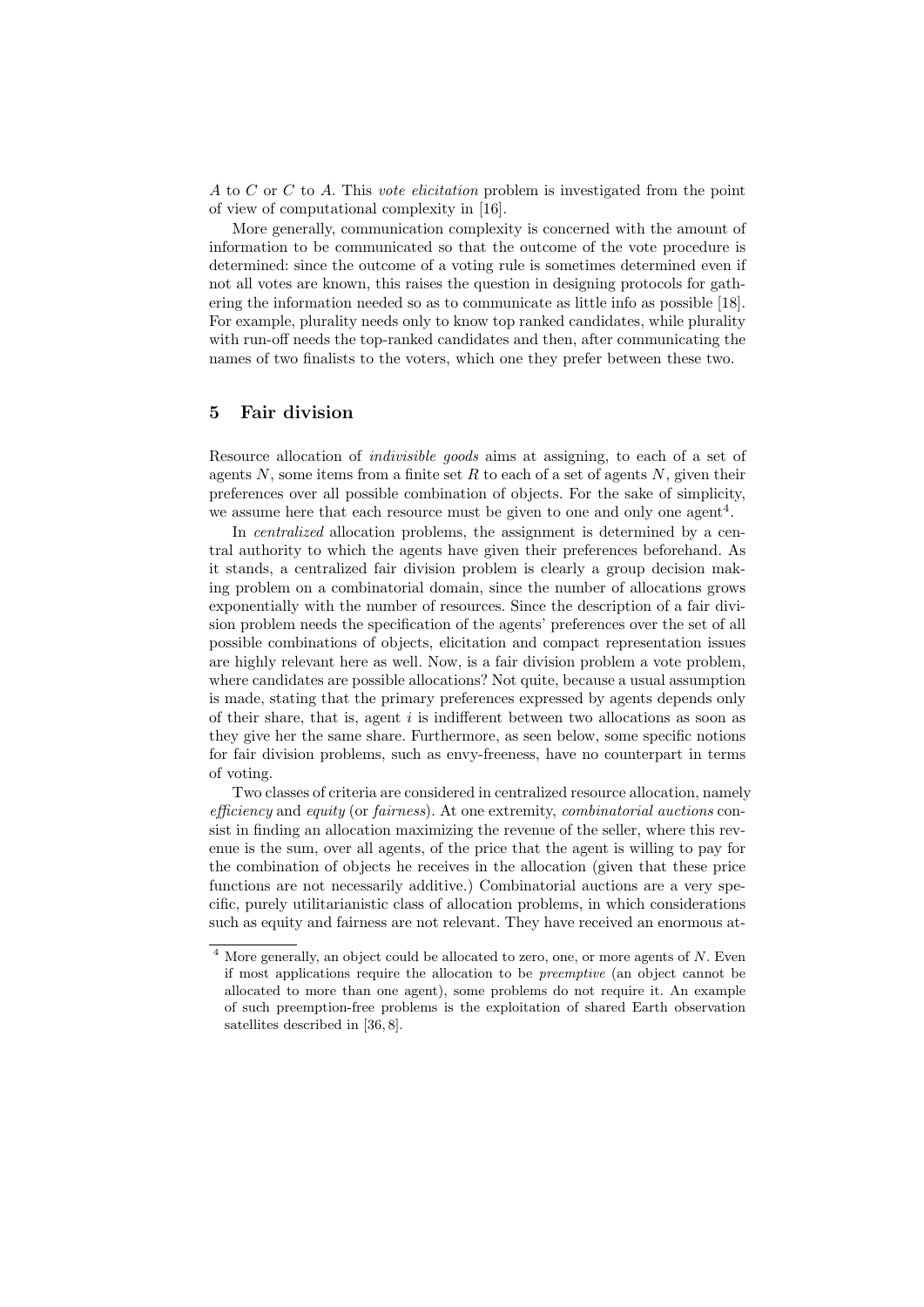tention since a few years (see [20]). Here we rather focus on allocation problems where fairness is involved – in which case we speak of *fair division*.

The weakest efficiency requirement is that allocations should not be Paretodominated: an allocation  $\pi : N \to 2^X$  is *Pareto-efficient* if and only if there is no allocation  $\pi'$  such that (a) for all  $i, \pi'(i) \geq i \pi(i)$  and (b) there exists an i such that  $\pi'(i) \succ_i \pi(i)$ . Pareto-efficiency is purely ordinal, unlike the *utilitar*ianistic criterion, applicable only when preference are numerical, under which an allocation  $\pi$  is preferred to an allocation  $\pi'$  if and only if  $\sum_{i\in N} u_i(\pi(i))$  $\sum_{i\in N} u_i(\pi'(i)).$ 

None of the latter criteria deals with fairness or equity. The most usual way of measuring equity is *egalitarianism*, which compares allocations with respect to the *leximin* ordering which, informally, works by comparing first the utilities of the least satisfied agents, and when these utilities coincide, compares the utilities of the next least satisfied agents and so on (see for instance Chapter 1 of [41]).

The leximin ordering does not need preferences to be numerical but only interpersonally comparable, that is, expressed on common scale. A purely ordinal fairness criterion is envy-freeness : an allocation  $\pi$  is envy-free if and only if  $\pi(i) \succeq_i \pi(j)$  holds for all i and all  $j \neq i$ , or in informal terms, each agent is at least as happy with his share than with any other one's share. It is well-known that there exist allocation problems for which no there exists no allocation being both Pareto-efficient and envy-free.

In distributed allocation problems, agents negotiate, communicate, exchange or trade goods, in a multilateral way. Works along this line have addressed the convergence conditions towards allocations being optimal from a social point of view, depending on the acceptability criteria used by agents when deciding whether or not to agree on a propose exchange of resources, and some constraints allowed on deals – see e.g.  $[46, 26, 24, 23, 12]$ . The notion of communication complexity is revisited in [25] and reinterpreted as the minimal (with respect to some criteria) sequence of deals between agents (where minimality is with respect to a criterion that may vary, and which takes into account the number of deals and the number of objects exchanged in deals). See [38] for a survey on these issues.

Whereas social choice theory has developed an important literature on fair division, and artificial intelligence has devoted much work on the computational aspects of combinatorial auctions, computational issues in fair division have only started recently to be investigated. Two works addressing envy-freeness from a computational prespective are [37], who compute approximately envyfree solutions (by first making it a graded notion, suitable to optimization), and [9] who relate the search of envy-freeness and efficient allocations to some well-known problems in knowledge representation. A more general review of complexity results for centralized allocation problems in in [8]. Complexity issues for distributed allocation problems are addressed in [24].

Clearly, many models developed in the AI community should have an impact on modelling, representing compactly and solving fair division problems. Moreover, some issues addressed for voting problems and/or combinatorial auctions,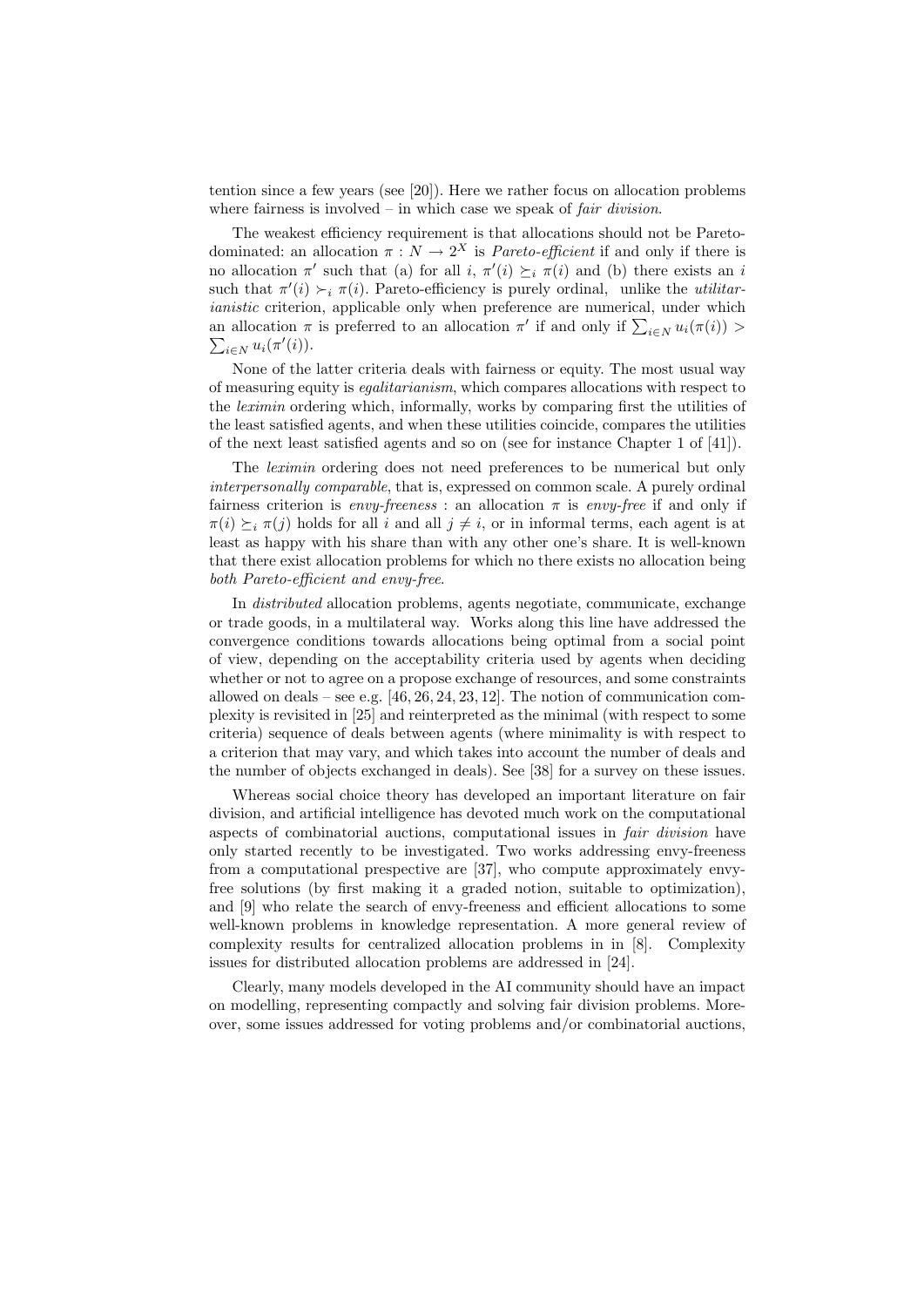such as the computational aspects of elicitation and manipulation and the role of incomplete knowledge, are still to be investigated for fair division problems.

# 6 Conclusion

There are many more issues for further research than those that we have briefly evoked. Models and techniques from artificial intelligence should play an important role, for (at least) the following reasons:

- the importance of ordinal and qualitative models in preference aggregation, vote and fair division (no need to recall that the AI research community has contributed a lot to the study of these models.) Ordinality is perhaps even more relevant in social choice than in decision under uncertainty and multicriteria decision making, due to equity criteria and the difficulty of interpersonal comparison of preference.
- the role of *incomplete knowledge*, and the need to reason about agents' beliefs, especially in utility elicitation and communication complexity issues. Research issues include various ways of applying voting and allocation procedures under incomplete knowledge, and the study of communication protocols for these issues, which may call for multiagent models of beliefs, including mutual and common belief (see e.g. [28]). Models and algorithms for group decision under uncertainty is a promising topic as well.
- the need for compact (logical and graphical) languages for preference elicitation and representation and measure their *spatial efficiency*. These languages need to be extended to multiple agents (such as in [44]), and aggregation should be performed directly in the language (e.g., aggregating CP-nets into a new CP-net without generating the preference relations explicitly).
- the high complexity of the tasks involved leads to interesting algorithmic problems such as finding tractable subclasses, efficient algorithms and approximation methods,using classical AI and OR techniques.
- one more relevant issue is sequential group decision making and planning with multiple agents. For instance, [42] address the search for an optimal path for several agents (or criteria), with respect to an egalitarianistic aggregation policy.
- measuring and localizing inconsistency among a group of agents especially when preferences are represented under a logical form – could be investigated by extending inconsistency measures (see [32]) to multiple agents.

## References

- 1. H. Andreka, M. Ryan, and P.-Y. Schobbens. Operators and laws for combining preference relations. Journal of Logic and Computation, 12(1):13–53, 2002.
- 2. K. Arrow. Social Choice and Individual Values. John Wiley and Sons, 1951. revised edition 1963.
- 3. J.J. Bartholdi and J.B. Orlin. Single transferable vote resists strategic voting. Social Choice and Welfare, 8(4):341–354, 1991.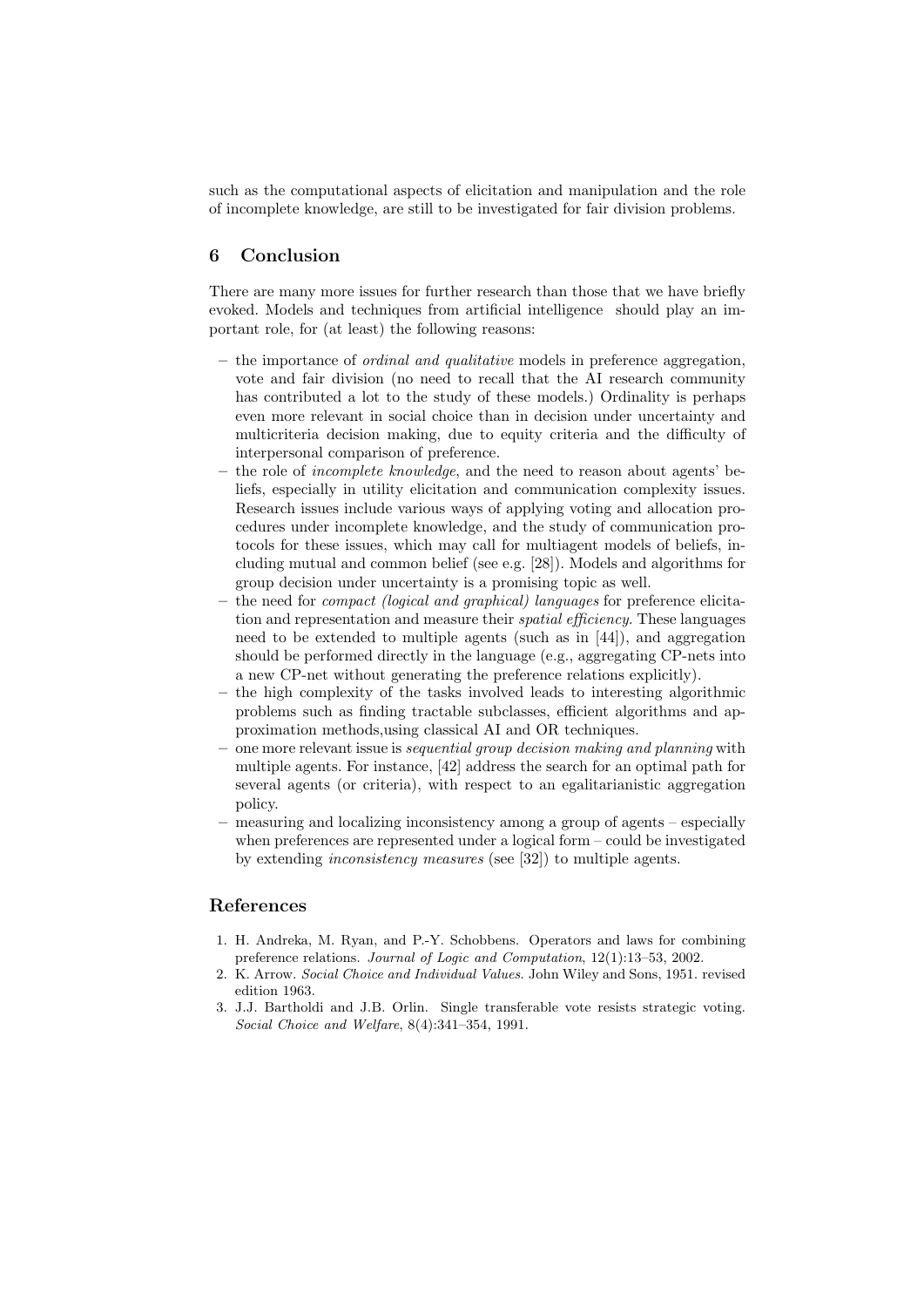- 4. J.J. Bartholdi, C.A. Tovey, and M.A. Trick. The computational difficulty of manipulating an election. Social Choice and Welfare, 6(3):227–241, 1989.
- 5. J.J. Bartholdi, C.A. Tovey, and M.A. Trick. Voting schemes for which it can be difficult to tell who won the election. Social Choice and Welfare, 6(3):157–165, 1989.
- 6. S. Benferhat, D. Dubois, S. Kaci, and H. Prade. Bipolar representation and fusion of preference in the possibilistic logic framework. In Proceedings of KR2002, pages 421–429, 2002.
- 7. C. Boutilier, R. Brafman, C. Domshlak, H. Hoos, and D. Poole. CP-nets: a tool for representing and reasoning with conditional ceteris paribus statements. Journal of Artificial Intelligence Research, 21:135–191, 2004.
- 8. S. Bouveret, H. Fargier, J. Lang, and M. Lemaître. Allocation of indivisible goods: a general model and some complexity results. In Proceedings of AAMAS 05, 2005. Long version available at http://www.irit.fr/recherches/RPDMP/persos/JeromeLang/papers/aig.pdf.
- 9. S. Bouveret and J. Lang. Efficiency and envy-freeness in fair division of indivisible goods: logical representation and complexity. In Proceedings of IJCAI-05, 2005.
- 10. S. Brams and P. Fishburn. Voting procedures. In K. Arrow, A. Sen, and K. Suzumura, editors, Handbook of Social Choice and Welfare, chapter 4. Elsevier, 2004.
- 11. S. Brams, D. M. Kilgour, and W. Zwicker. The paradox of multiple elections. Social Choice and Welfare, 15:211–236, 1998.
- 12. Y. Chevaleyre, U. Endriss, and N. Maudet. On maximal classes of utility functions for efficient one-to-one negotiation. In Proceedings of IJCAI-2005, 2005.
- 13. S. Chopra, A. Ghose, and T. Meyer. Social choice theory, belief merging, and strategy-proofness. Int. Journal on Information Fusion, 2005. To appear.
- 14. V. Conitzer, J. Lang, and T. Sandholm. How many candidates are required to make an election hard to manipulate? In Proceedings of TARK-03, pages 201–214, 2003.
- 15. V. Conitzer and T. Sandholm. Complexity of manipulating elections with few candidates. In Proceedings of AAAI-02, pages 314–319, 2002.
- 16. V. Conitzer and T. Sandholm. Vote elicitation: complexity and strategy-proofness. In Proceedings of AAAI-02, pages 392–397, 2002.
- 17. V. Conitzer and T. Sandholm. Universal voting protocols to make manipulation hard. In Proceedings of IJCAI-03, 2003.
- 18. V. Conitzer and T. Sandholm. Communication complexity of common votiong rules. In Proceedings of the EC-05, 2005.
- 19. S. Coste-Marquis, J. Lang, P. Liberatore, and P. Marquis. Expressive power and succinctness of propositional languages for preference representation. In Proceedings of KR-2004, pages 203–212, 2004.
- 20. P. Cramton, Y. Shoham, and R. Steinberg, editors. Combinatorial Auctions. MIT Press, 2005. To appear.
- 21. A. Davenport and J. Kalagnanam. A computational study of the Kemeny rule for preference aggregation. In Proceedings of AAAI-04, pages 697–702, 2004.
- 22. D. Dubois, H. Fargier, and P. Perny. On the limitations of ordinal approaches to decision-making. In Proceedings of KR2002, pages 133–146, 2002.
- 23. P. Dunne. Extremal behaviour in multiagent contract negotiation. Journal of Artificial Intelligence Research, 23:41–78, 2005.
- 24. P. Dunne, M. Wooldridge, and M. Laurence. The complexity of contract negotiation. Artificial Intelligence, 164(1-2):23–46, 2005.